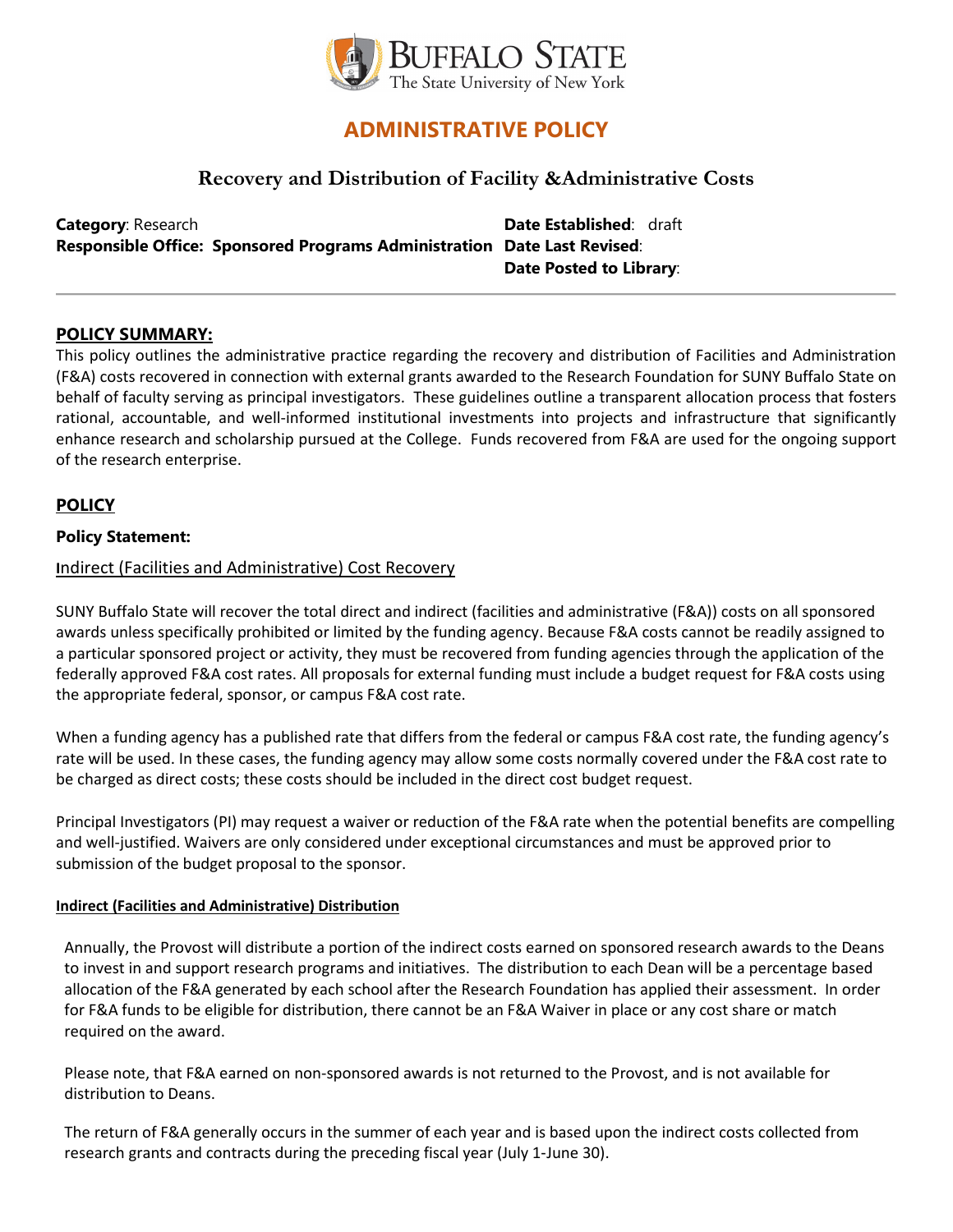The balance of F&A recovery from sponsored programs, after all of the research administrative costs (i.e. RF assessment, Sponsored Programs expenses) have been accounted for, will be invested back into the College Financial Plan with 40% directed to the Provost for investment into the support of research and academic initiatives including adjunct faculty support, and 60% allocated through the college annual financial plan to support other strategic initiatives.

## **Background:**

There are no federal or state restrictions on how recovered indirect costs can be used by the receiving university. These funds need not be allocated in the same categories and proportions used in determining the institutional indirect cost recovery rate. Accordingly, SUNY Buffalo State has the discretion to reinvest such funds to best benefit the research enterprise.

These guidelines redirect the allocation of indirect costs captured in connection with externally-funded grants in ways that 1) enhance institutional support for research and scholarship; 2) increase faculty competitiveness in statewide and national grant competitions; 3) magnify the impact of current internal and external investments in faculty-driven research and scholarship; and 4) provide direct and significant incentive for faculty, academic departments and collegiate units to invest in faculty research and scholarship.

## **Applicability:**

Effective on all budget proposals submitted on or after July 1, 2021.

## **Definitions:**

- Direct Cost Costs that can be specifically identified with the project including salaries and fringe benefits of the campus faculty and staff directly involved in working on the project, consultants, materials and supplies, purchased services, travel expenses, equipment rental and acquisitions.
- Facilities and Administrative Costs (F&A) also known as indirect costs, are costs associated with sponsored projects that are incurred by the University that cannot be readily identified nor specifically attributed to a particular project, but which support research endeavors i.e.: general administration and general expense, operations and maintenance, building and equipment depreciation, library expenses and interest.
- Fixed Price Award An award requiring specific requirements or deliverables in exchange for a pre-negotiated dollar amount. The dollar amount is negotiated before the agreement is finalized and does not vary even if more or less costs are incurred.

#### **Responsibility**

- **Deans:** Review all grant proposals to ensure costs included in the budget are necessary and appropriate, paying careful attention to requests for equipment, salary recovery, requests for course release, requests for space, and F&A recovery. When deemed appropriate, recommend approval to the Provost for course release funding and F&A Waiver requests.
- **Provost:** Review grant proposals that include requests for F&A Waivers and/or course release to determine the overall cost to the campus and the campus benefit. If appropriate, recommend approval of the F&A Waiver to the VP for Finance & Management/Operations Manager.